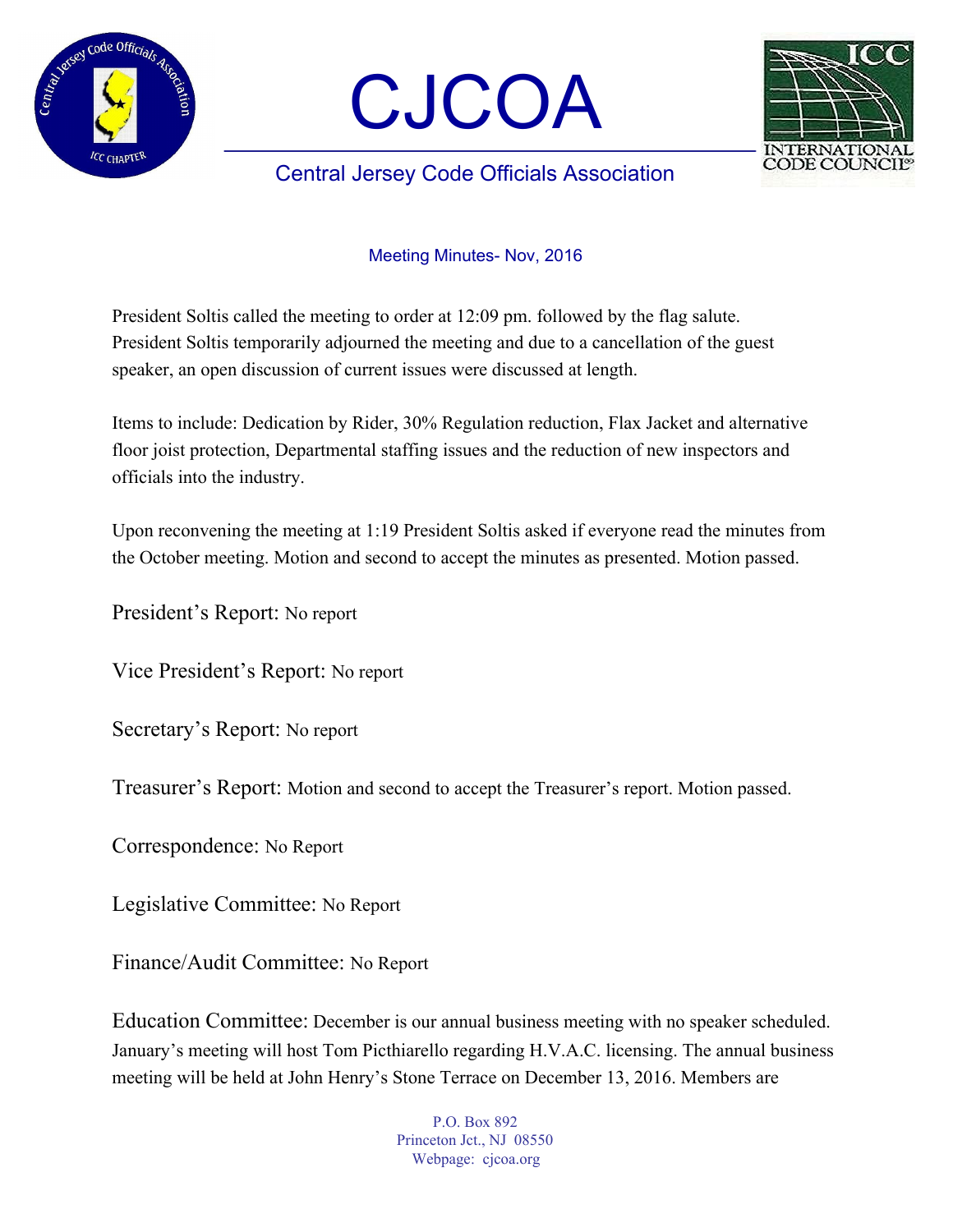complementary, cost for guest will be \$30. If you do not R.S.V.P. by December 1, 2016 members will be obligated to purchase a ticket at the door at the cost of \$30 per ticket. All R.S.V.P. must be in by December 1st

Membership Committee: 100 % Paid in full, new notices will be sent in January

By-Laws Committee: No Report

Historical Committee: No report

Good & Welfare Committee: A Card of encouragement and gift card was sent to Ed Wasser and a thank you card from Ed was sent thanking C.J.C.O.A. for our generosity. The N.J.B.O.A. luncheon will be at Ballys Atlantic City 12:00 on November 16 Public Relations Committee: No report do date, however C.J.C.O.A. is open to participating with other groups similar to last months builders meeting with the remodelers group.

Code Change Committee: Building Subcode committee will be meeting 11-18 as a follow up meeting to discuss the information from the Code Advisory Board Code change proposals: CO detection for Commercial properties using Non Commercial and the Rehab code adopting the 2015 from the 2009

Nominating Committee: No new nominations from the floor proposed, nominations closed Randy Bannerman-President, Frank Oliveti-Vice President, Rich Perlman-Tresurer, Tom Polino-Secretary. Motion and second passed

Scholarship Committee: Current applications under review, awarded applications will be confirmed at the annual review

Website Committee: Up and running

Golf Committee: No current report. Thank you to everyone who participated in the event

Ad-Hoc

- Building Safety Week: No report
- DCA/UCC: No report